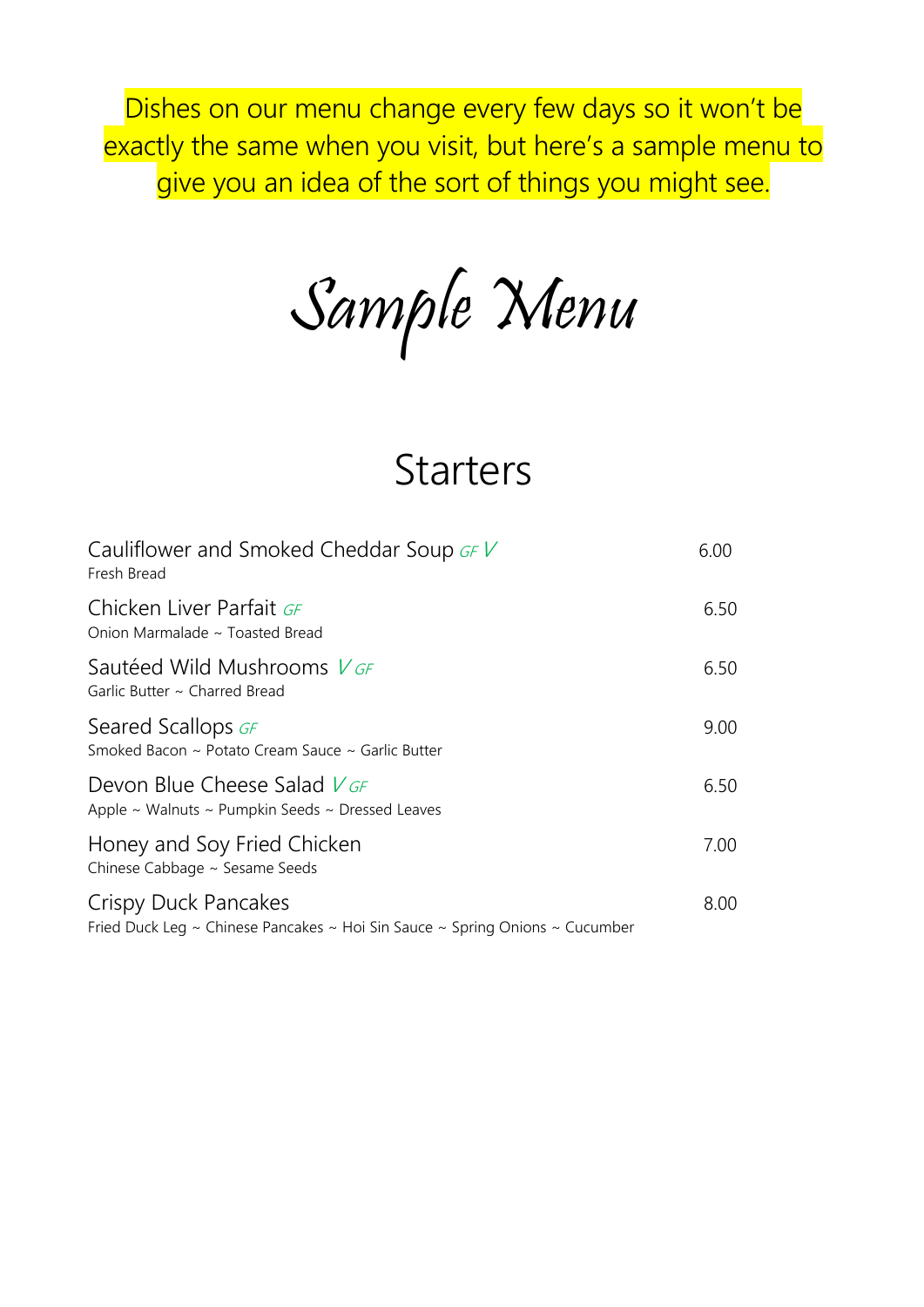# Mains

| 8oz Ribeye Steak GF<br>Roasted Tomatoes $\sim$ Onion Rings $\sim$ Portobello Mushroom $\sim$ Hand cut Chips | 17.00 |
|-------------------------------------------------------------------------------------------------------------|-------|
| 10oz Sirloin Steak GF<br>Roasted Tomatoes ~ Onion Rings ~ Portobello Mushroom ~ Hand cut Chips              | 19.00 |
| Chargrilled Beef Burger<br>Hand cut Chips ~ Bacon ~ Cheese~ Onion Rings ~ Hash Brown ~ Fried Egg            | 15.50 |
| Beer Battered Cod<br>Hand cut Chips ~ Peas ~ Tartare Sauce and/or Curry Sauce                               | 14.00 |
| Pan Seared Sea Bass GF                                                                                      | 17.00 |
| Tenderstem ~ Fondant Potato ~ Roasted Red Pepper and Green Olive Sauce                                      |       |
| Pan Roasted Duck Breast<br>Stir Fried Greens ~ Egg Noodles                                                  | 17.00 |
| Moroccan Spiced Cauliflower GFV<br>Wild Garlic Sauce ~ Sautéed Wild Mushrooms                               | 14.00 |
| Grilled Salmon GF                                                                                           | 16.00 |
| Buttered New Potatoes ~ Braised Fennel ~ Wild Garlic Sauce                                                  |       |
| Duo of Lamb GF                                                                                              | 18.00 |
| Slow Roasted Breast ~ Pan Seared Lamb Cutlet ~ Parmesan Mash Potato ~ Tenderstem Broccoli                   |       |

Moorland Hotel 01752 839 228

GF: can be adapted to suit a gluten free diet V: Vegetarian Not all ingredients are listed on the menu. If you have any dietary conditions or allergies, please speak to a member of staff.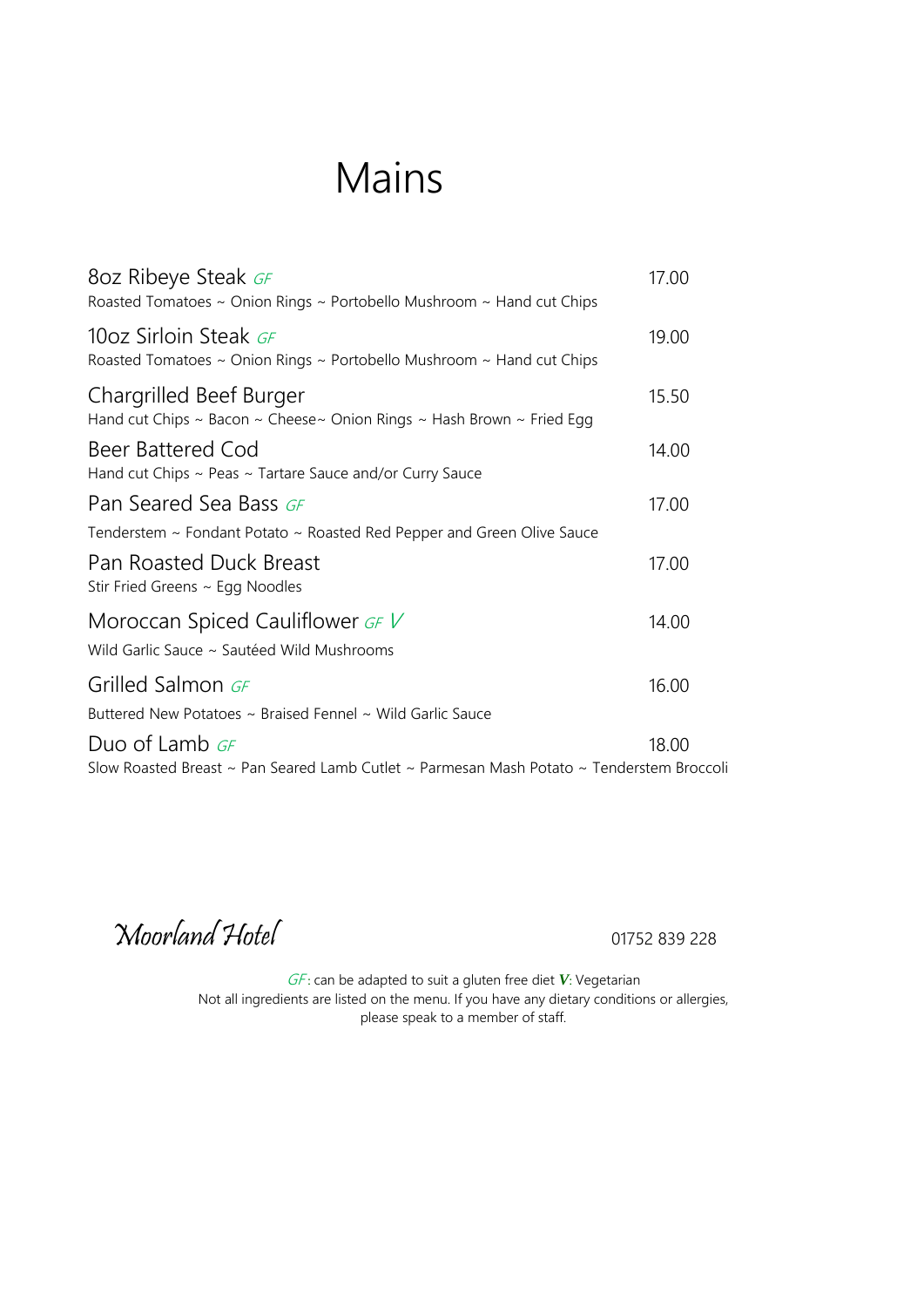Desserts

 Bread and Butter Pudding Clotted Cream ~ Vanilla Custard

Warm Treacle Tart Clotted Cream

Raspberry and White Chocolate Cheese Cake Raspberry Sorbet

Chocolate Mousse Chantilly Cream ~ Chocolate Crumb

 Chocolate Fondant Vanilla Ice Cream ( Please allow 18 minutes cooking time)

 Sticky Toffee Pudding Warm Toffee Sauce ~ Honeycomb Ice Cream

Devon Farm Ice Cream (3 scoops) **gf** Honey comb, Chocolate, Vanilla or Strawberry

Fruit Sorbet (2 scoops) gf Mango, Raspberry or Lemon

All desserts above are £6 each